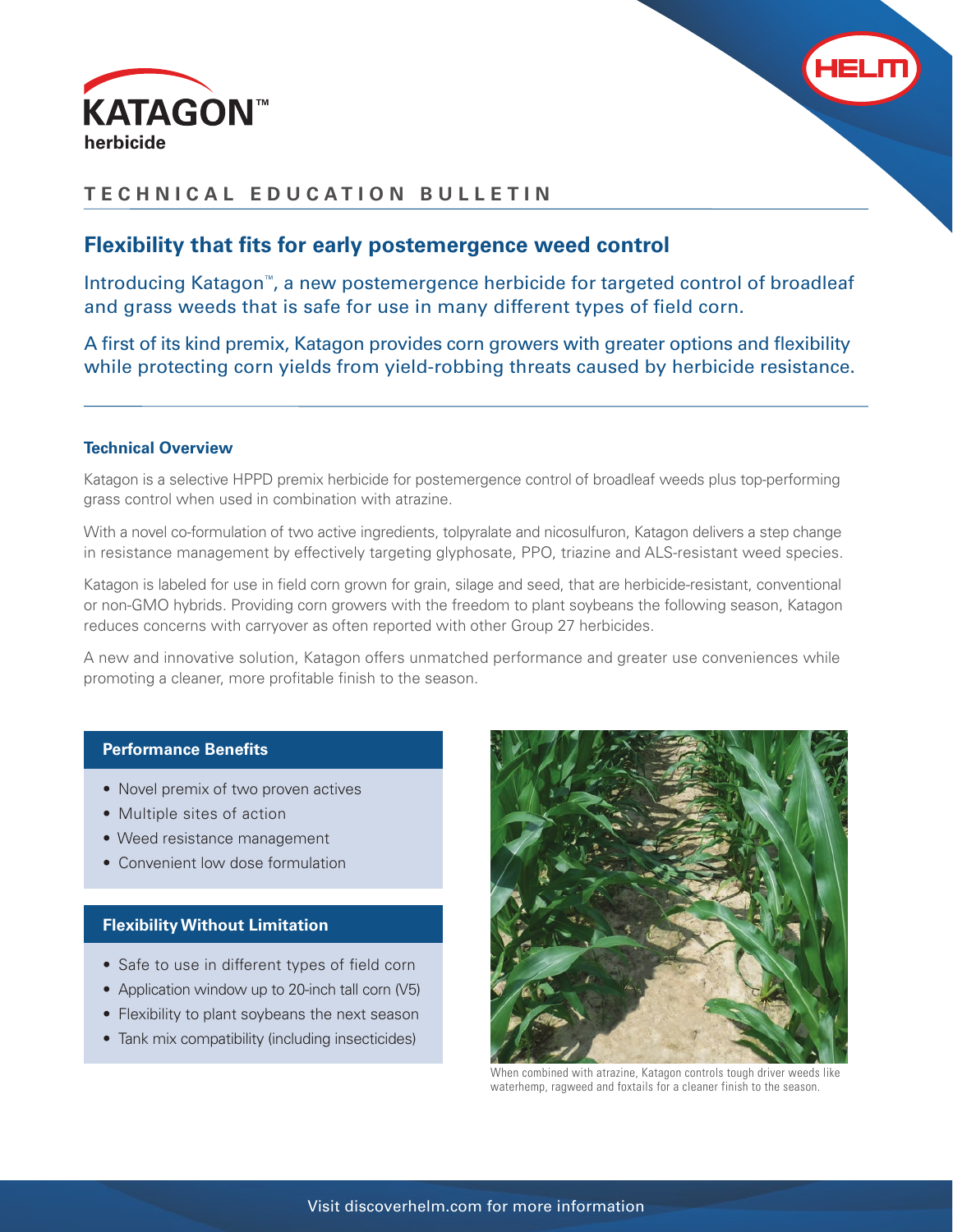

## **Product Specifications**

| <b>Brand Name</b>                                    | Katagon <sup>™</sup>                                                               |  |  |
|------------------------------------------------------|------------------------------------------------------------------------------------|--|--|
| <b>Active Ingredient</b>                             | 11.72%<br>Tolpyralate<br>Nicosulfuron 11.72%                                       |  |  |
| Category                                             | Herbicide                                                                          |  |  |
| <b>Crops</b>                                         | Corn (field and seed)                                                              |  |  |
| <b>Site of Action</b>                                | Group 27 & Group 2                                                                 |  |  |
| <b>Chemistry Family</b>                              | Pyrazole & Sulfonylurea                                                            |  |  |
| <b>Formulation</b>                                   | Oil dispersion                                                                     |  |  |
| <b>Al/Gallon</b>                                     | 1 lb Tolpyralate per gallon<br>1 lb Nicosulfuron per gallon                        |  |  |
| <b>Application</b>                                   | Postemergence                                                                      |  |  |
| <b>Rates</b><br><b>Used Alone</b><br><b>Tank mix</b> | Katagon @ 2.3 - 3.4 fl oz/A<br>Katagon @ 2.3 - 3.4 fl oz/A + Atrazine <sup>1</sup> |  |  |
| <b>Rainfastness</b>                                  | 4 hours after application                                                          |  |  |
| <b>Signal Word</b>                                   | Caution                                                                            |  |  |

#### **Application Guidelines**

- Apply using broadcast ground application.
- Apply to weeds 5-inches or smaller.
- Use a minimum 10 gallons/A of water or more for best control.
- Full coverage of emerged target weeds is essential for postemergence applications.
- Cloudy, foggy, cool weather conditions and/or drought slow efficacy and may take up to 14 days for maximum control.
- During warm periods when weeds are actively growing, maximum weed control can usually be achieved within 7 days.

#### **Adjuvants & Additives**

- Katagon is not formulated with an adjuvant package in the jug.
- MSO is recommended for most consistent results across more agronomic conditions.
- COC can be used if injury potential with MSO is a concern. Consistency will be reduced.
- NIS not recommended for achieving best results.

### **Powered for 1-Pass and 2-Pass Programs**

Katagon can be applied alone or in combination with atrazine in an early to mid-season post application up to 20-inch tall corn, or up to and including five-leaf collars (V5), whichever is most restrictive.

The recommended use rate for Katagon is 2.3 to 3.4 fluid ounces per acre. To enhance weed control spectrum and residual activity, use Katagon in a tank mixture that includes at least 0.5 pounds of atrazine per acre. Post applications that include atrazine can be applied to field corn up to 12-inches in height<sup>1</sup>.

Using higher rates of atrazine to supplement control, Katagon is powerful enough to use in a one-pass postemergence program. However, if tough-to-manage or resistant weed species are present, growers will be encouraged to use Katagon as part of a two-pass sequential weed control program.



For best results, apply Katagon early postemergence when target weeds are actively growing and less than 5-inches tall. Katagon-treated weeds stop growing within a few hours after application with visible signs in gradual stunting and yellow discoloration or bleaching followed by necrosis within 7 to 14 days.

1 In a tank mix with Katagon, the maximum single application rate for atrazine is 2.0 pounds per acre. Do not exceed 2.5 pounds of atrazine per acre per year.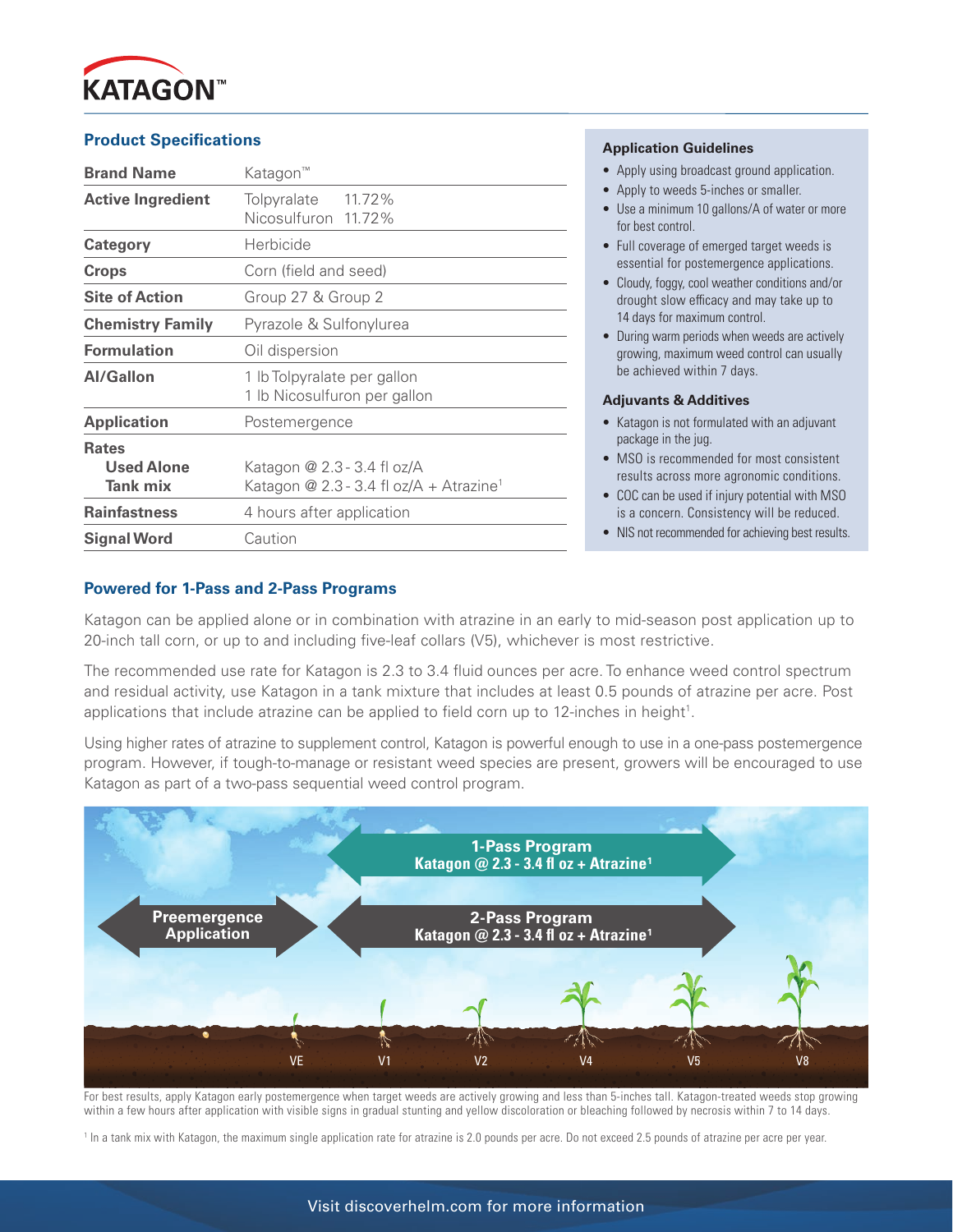

## **Field Trial Data**

In product development trials, Katagon has shown high levels of performance in controlling emerged broadleaf and grass weeds, including biotypes resistant to glyphosate, PPO, triazine and ALS.

Delivering cross-spectrum post activity, Katagon is a flexible fit for corn growers wanting the freedom to farm with less restrictions and limitations.

| <b>Plant Back Restrictions</b>             |               |  |  |  |
|--------------------------------------------|---------------|--|--|--|
| <b>Crops</b>                               | <b>Months</b> |  |  |  |
| Corn (field, seed)                         | Immediate     |  |  |  |
| Cereals, winter (barley, oats, rye, wheat) | 4             |  |  |  |
| Cereals, spring (barley, oats, rye, wheat) | 8             |  |  |  |
| Soybeans                                   | 9             |  |  |  |
| Corn (popcorn, sweet)*                     | 10            |  |  |  |
| Dry beans, Dry Peas                        | 10            |  |  |  |
| Alfalfa                                    | 12            |  |  |  |
| <b>Red Clover</b>                          | 12            |  |  |  |
| Sorghum**                                  | 18            |  |  |  |
| All other crops                            | 18            |  |  |  |

 \* Except the sweet corn varieties Merit, Carnival, and Sweet Success for which the minimum time interval is 15 months.

\*\* Except in TX & OK east of Hwy 281 where the rotational interval is 10 months.

| <b>Tropas Softhonog of Supprossed</b> |                       |                |                                         |  |
|---------------------------------------|-----------------------|----------------|-----------------------------------------|--|
|                                       |                       | <b>Katagon</b> | <b>Katagon</b><br>Atrazine <sup>1</sup> |  |
| <b>Broadleaves</b>                    | Amaranth, Palmer      | Control        | Control                                 |  |
|                                       | Lambsquarters, common | Control        | Control                                 |  |
|                                       | Mallow, venice        | Suppress       | Control                                 |  |
|                                       | Morningglory, ivyleaf | Suppress       | Control                                 |  |
|                                       | Pigweed, redroot      | Suppress       | Control                                 |  |
|                                       | Ragweed, common       | Suppress       | Control                                 |  |
|                                       | Ragweed, giant        | Suppress       | Control                                 |  |
|                                       | Sorghum               | Control        | Control                                 |  |
|                                       | Velvetleaf            | Control        | Control                                 |  |
|                                       | Waterhemp             | Control        | Control                                 |  |
| Grasses                               | <b>Barnyardgrass</b>  | Suppress       | Control                                 |  |
|                                       | Crabgrass, large      | Control        | Control                                 |  |
|                                       | Foxtail, giant        | Suppress       | Suppress                                |  |
|                                       | Foxtail, green        | Control        | Control                                 |  |
|                                       | Foxtail, yellow       | Suppress       | Control                                 |  |
|                                       | Panicum, fall         | Suppress       | Suppress                                |  |





**Giant Ragweed Control in Corn** % Weed Control **100% 80% 60% 40% 20% 0%** Katagon @ 3.2 fl oz  $+$  ATZ  $\omega$  1.5 pt Revulin Q @ 4.0 oz + ATZ @ 1.5 pt % Control Realm Q@4.0 oz + ATZ @ 1.5 pt **Primary Weeds Controlled or Suppressed <br>
<b>Example 5-9 DAA** 13-16 DAA 26-29 DAA 41-50 DAA

Rates per acre. Metolachlor applied preemergence.



Rates per acre. Metolachlor applied preemergence.

For data provided, label recommended adjuvants were used in all treatments. Applied to 4"-6" weeds.